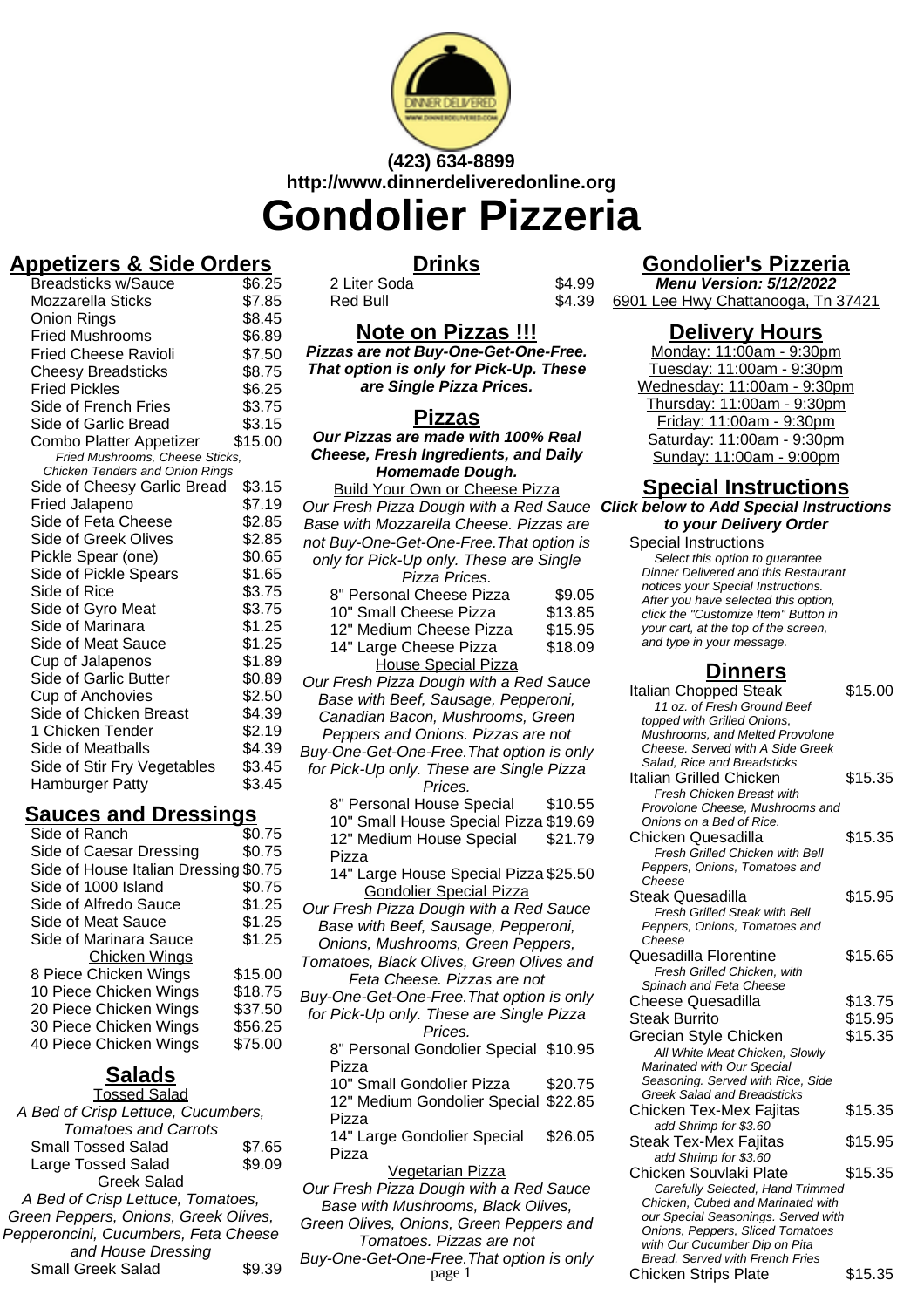| Large Greek Salad                                                 | \$11.59            |  |
|-------------------------------------------------------------------|--------------------|--|
| <b>Chicken Greek Salad</b>                                        |                    |  |
| A Bed of Crisp Lettuce, Tomatoes,                                 |                    |  |
| Green Peppers, Onions, Greek Olives,                              |                    |  |
| Pepperoncini, Cucumbers, Feta Cheese                              |                    |  |
| with our Grecian-Style Chicken with                               |                    |  |
| Provolone and Parmesan Cheese                                     |                    |  |
| Small Chicken Greek Salad \$11.25                                 |                    |  |
| Large Chicken Greek Salad \$12.85                                 |                    |  |
| <b>Chef Salad</b>                                                 |                    |  |
| A bed of Crisp Lettuce, Cucumbers,                                |                    |  |
| Tomatoes, Carrots, Slices of Ham,                                 |                    |  |
| American and Provolone Cheeses and                                |                    |  |
| Egg Wedges                                                        |                    |  |
| Small Chef Salad<br>Large Chef Salad                              | \$11.25<br>\$12.85 |  |
|                                                                   |                    |  |
| <b>Antipasto Salad</b><br>A Bed of Crisp Lettuce, Cucumbers,      |                    |  |
| Tomatoes, Green Peppers, Onions,                                  |                    |  |
| Salami, Ham, Provolone Cheese, Greek                              |                    |  |
| Olives, Pepperoncini Peppers and                                  |                    |  |
| <b>House Dressing</b>                                             |                    |  |
| Small Antipasto Salad                                             | \$10.35            |  |
| Large Antipasto Salad                                             | \$11.25            |  |
| <b>Gondolier's Special Salad</b>                                  |                    |  |
| <b>Small Gondolier's Special</b>                                  | \$11.25            |  |
| Salad                                                             |                    |  |
| Large Gondolier's Special                                         | \$12.85            |  |
| Salad                                                             |                    |  |
| <u>Tuna Salad</u>                                                 |                    |  |
| A Bed of Crisp Lettuce, Cucumbers,                                |                    |  |
| Tomatoes and Carrots with A Large                                 |                    |  |
| Scoop of Tuna Salad                                               |                    |  |
| Small Tuna Salad                                                  | \$9.39             |  |
| Large Tuna Salad                                                  | \$11.25            |  |
| <b>Grilled Chicken Salad</b>                                      |                    |  |
| Small Grilled Chicken Salad                                       | \$11.25            |  |
| Large Grilled Chicken Salad                                       | \$12.85            |  |
| Fried Chicken Salad                                               |                    |  |
| Small Fried Chicken Salad                                         | \$11.25            |  |
| Large Fried Chicken Salad                                         | \$12.85            |  |
| <b>Caesar Salad</b>                                               |                    |  |
| Small Caesar Salad                                                | \$9.39             |  |
| Large Caesar Salad                                                | \$10.65            |  |
| <b>Caesar Chicken Salad</b><br>Small Caesar Chicken Salad \$11.25 |                    |  |
|                                                                   |                    |  |
| Large Caesar Chicken Salad \$12.85<br>Mini Salads                 |                    |  |
| Mini Salad                                                        | \$4.39             |  |
| Mini Greek Salad                                                  | \$5.65             |  |
|                                                                   |                    |  |
| <b>Sandwiches</b>                                                 |                    |  |
| All Sandwiches served with Fries and                              |                    |  |
| a Kosher Pickle Spear                                             |                    |  |
| הונח                                                              |                    |  |

| ιτas                                 |         |
|--------------------------------------|---------|
| Chicken Fajita on a Pita             | \$14.09 |
| Steak Fajita on a Pita               | \$15.00 |
| <b>Steak Pita</b>                    | \$14.69 |
| Slices of tender steak, sauteed      |         |
| onions, topped with provolone        |         |
| cheese                               |         |
| Chicken Strip Pita                   | \$14.09 |
| All White Meat Chicken with          |         |
| Lettuce, Tomato and Cucumber Dip     |         |
| Ham and Cheese Pita                  | \$13.75 |
| With Lettuce, tomato and our         |         |
| special house dressing               |         |
| Gyro Pita                            | \$15.00 |
| Delicately different beef & lamb     |         |
| cooked to perfection, served on pita |         |
| bread with tomatoes, onions,         |         |
| cucumber dip, tzatziki               |         |
| Chicken Souvlaki Pita                | \$14.09 |
| Chunks of white meat marinated       |         |

|                                                                                       | for Pick-Up only. These are Single Pizza |
|---------------------------------------------------------------------------------------|------------------------------------------|
| Prices.<br>8" Personal Vegetarian Pizza                                               | \$9.59                                   |
| 10" Small Vegetarian Pizza                                                            | \$18.09                                  |
| 12" Medium Vegetarian Pizza                                                           | \$19.95                                  |
| 14" Large Vegetarian Pizza                                                            | \$21.55                                  |
| <b>Chicken Fiesta Pizza</b>                                                           |                                          |
| Topped with Chicken, Alfredo Sauce,                                                   |                                          |
| Green Peppers, Onions and Tomatoes.                                                   |                                          |
| Pizzas are not                                                                        |                                          |
| Buy-One-Get-One-Free. That option is only                                             |                                          |
| for Pick-Up only. These are Single Pizza                                              |                                          |
| Prices.                                                                               |                                          |
| 8" Personal Chicken Fiesta                                                            | \$10.15                                  |
| Pizza                                                                                 |                                          |
| 10" Small Chicken Fiesta Pizza \$19.25                                                |                                          |
| 12" Medium Chicken Fiesta                                                             | \$20.99                                  |
| Pizza                                                                                 |                                          |
| 14" Large Chicken Fiesta Pizza\$23.39                                                 |                                          |
| <b>Hawaiian Pizza</b><br>Our Fresh Pizza Dough with a Red Sauce                       |                                          |
| Base with Ham and Pineapple. Pizzas are                                               |                                          |
| not Buy-One-Get-One-Free. That option is                                              |                                          |
| only for Pick-Up only. These are Single                                               |                                          |
| Pizza Prices.                                                                         |                                          |
| 8" Personal Hawaiian Pizza                                                            | \$9.85                                   |
| 10" Small Hawaiian Pizza                                                              | \$18.35                                  |
| 12" Medium Hawaiian Pizza                                                             | \$19.95                                  |
| 14" Large Hawaiian Pizza                                                              | \$22.05                                  |
| <b>BBQ Chicken Pizza</b>                                                              |                                          |
| Our Fresh Pizza Dough with a BBQ Sauce                                                |                                          |
| Base with Chicken, Onions and Bacon.                                                  |                                          |
| Pizzas are not                                                                        |                                          |
| Buy-One-Get-One-Free. That option is only<br>for Pick-Up only. These are Single Pizza |                                          |
| Prices.                                                                               |                                          |
| 8" Personal BBQ Chicken Pizza\$10.10                                                  |                                          |
|                                                                                       |                                          |
|                                                                                       |                                          |
| 10" Small BBQ Chicken Pizza<br>12" Medium BBQ Chicken                                 | \$18.89<br>\$20.75                       |
| Pizza                                                                                 |                                          |
| 14" Large BBQ Chicken Pizza \$23.39                                                   |                                          |
| <b>BBQ Steak Pizza</b>                                                                |                                          |
| Pizzas are not                                                                        |                                          |
| Buy-One-Get-One-Free. That option is only                                             |                                          |
| for Pick-Up only. These are Single Pizza                                              |                                          |
| Prices.                                                                               |                                          |
| 8" Personal BBQ Steak Pizza                                                           | \$10.10                                  |
| 10" Small BBQ Steak Pizza                                                             | \$18.89                                  |
| 12" Medium BBQ Steak Pizza                                                            | \$20.75                                  |
| 14" Large BBQ Steak Pizza                                                             | \$23.39                                  |
| <b>Greek Special Pizza</b><br>Our Fresh Pizza Dough with a Red Sauce                  |                                          |
| Base with Feta Cheese, Black Olives,                                                  |                                          |
| Tomatoes, Spinach and Gyro Meat.                                                      |                                          |
| Pizzas are not Buy-One-Get-One-Free.                                                  |                                          |
| That option is only for Pick-Up only. These                                           |                                          |
| are Single Pizza Prices.                                                              |                                          |
| 8" Personal Greek Special                                                             | \$10.10                                  |
| Pizza                                                                                 |                                          |
| 10" Small Greek Special Pizza \$18.89                                                 | \$20.75                                  |
| 12" Medium Greek Special<br>Pizza                                                     |                                          |
| 14" Large Greek Special Pizza \$23.79                                                 |                                          |
| <b>Chicken Ranch Pizza</b>                                                            |                                          |
| Pizzas are not                                                                        |                                          |
| Buy-One-Get-One-Free. That option is only                                             |                                          |
| for Pick-Up only. These are Single Pizza                                              |                                          |
| Prices.                                                                               |                                          |
| 8" Personal Chicken Ranch<br>Pizza                                                    | \$10.10                                  |
| 10" Small Chicken Ranch Pizza\$18.89<br>page 2                                        |                                          |

| Tender All White Chicken served                                                  |                    |
|----------------------------------------------------------------------------------|--------------------|
| with French Fried Potatoes with Pita<br>Bread, Cucumber Dip and a Side           |                    |
| <b>Greek Salad</b>                                                               |                    |
| Gyro Plate                                                                       | \$15.65            |
| Fresh Slices of Gyro Meat served<br>with Pita Bread, Cucumber Dip with           |                    |
| French Fries and A Side Greek Salad                                              |                    |
| <b>Stir Fry Chicken Dinner</b>                                                   | \$15.35            |
| Sauteed Chicken with Fresh                                                       |                    |
| Vegetables Served over Rice                                                      | \$15.95            |
| Stir Fry Steak Dinner<br>Sauteed Steak with Fresh                                |                    |
| Vegetables Served over Rice                                                      |                    |
| <b>Chicken Florentine</b>                                                        | \$15.35            |
| Stir Fry Veggie                                                                  | \$13.75            |
| Vegetarian Quesadilla                                                            | \$13.75            |
| Tex-Mex Fajitas Mix (Chicken &\$16.25                                            |                    |
| Steak)<br>add Shrimp for \$3.60                                                  |                    |
| Hamburger Steak Dinner                                                           | \$15.35            |
| <u>Pastas</u>                                                                    |                    |
| Eggplant Parmesan                                                                | \$14.39            |
| Served with Spaghetti, covered                                                   |                    |
| with Melted Cheese and Sauce                                                     |                    |
| Veal Parmesan Dinner<br>Tender Veal Breaded and Fried                            | \$14.39            |
| then Covered with Our Special                                                    |                    |
| Homemade Sauce, Topped with                                                      |                    |
| Cheese and Served with a Side of                                                 |                    |
| Spaghetti<br>Chicken Parmesan Dinner                                             | \$15.00            |
| <b>Tender All White Meat Chicken</b>                                             |                    |
| Covered with Our Special                                                         |                    |
| Homemade Sauce, Topped with<br>Cheese and Served with a Side of                  |                    |
| Spaghetti                                                                        |                    |
| Lasagna Dinner                                                                   | \$15.00            |
| Several Layers of Tender Cooked                                                  |                    |
| Noodles, Sauteed Meat and a Variety<br>of Cheeses Baked to Perfection            |                    |
|                                                                                  |                    |
|                                                                                  |                    |
| Lasagna Vegetariana Dinner<br>Manicotti Dinner                                   | \$15.00<br>\$14.39 |
| A Blend of Three Cheeses stuffed                                                 |                    |
| in a Shell topped with Cheese and                                                |                    |
| Marinara Sauce                                                                   |                    |
| <b>Fettuccine Alfredo</b><br>Fresh Fettuccine Covered with                       | \$14.09            |
| <b>Classic Butter Cream and Parmesan</b>                                         |                    |
| Cheese Sauce                                                                     |                    |
| Chicken Fettuccine Alfredo                                                       | \$15.65            |
| <b>Fresh Fettuccine Covered with</b><br><b>Classic Butter Cream and Parmesan</b> |                    |
| Cheese Sauce with Grilled Chicken                                                |                    |
| <b>Fettuccine Primavera</b>                                                      | \$14.69            |
| Cheese Ravioli                                                                   | \$13.75            |
| Tender Round Ravioli with<br>Cheese, Smothered in Meat or                        |                    |
| Marinara Sauce and Topped with                                                   |                    |
| <b>Assorted Cheeses</b>                                                          |                    |
| <b>Beef Ravioli</b>                                                              | \$14.39            |
| Tender Round Ravioli with Beef,<br>Smothered in Meat or Marinara                 |                    |
| Sauce and Topped with Assorted                                                   |                    |
| Cheeses                                                                          |                    |
| Gondolier's Spaghetti                                                            | \$15.00            |
| Spaghetti with Marinara Sauce \$13.75<br>Our Fresh Cooked Spaghetti with         |                    |
| Marinara Sauce. Add Cheese or                                                    |                    |
| Mushrooms for \$1.50 each                                                        |                    |
| Spaghetti with Meat Sauce                                                        | \$13.75            |
| Our Fresh Cooked Spaghetti with<br>Meat Sauce. Add Cheese or                     |                    |
| Mushrooms for \$1.50 each                                                        |                    |
| Spaghetti with Meat Balls                                                        | \$15.35            |
| Our Fresh Cooked Spaghetti with<br>Meat Balls. Add Cheese or                     |                    |

### **Lunch Menu**

Italian Samplers **\$17.50** 

**Served Monday- Friday 11:00am -** page 2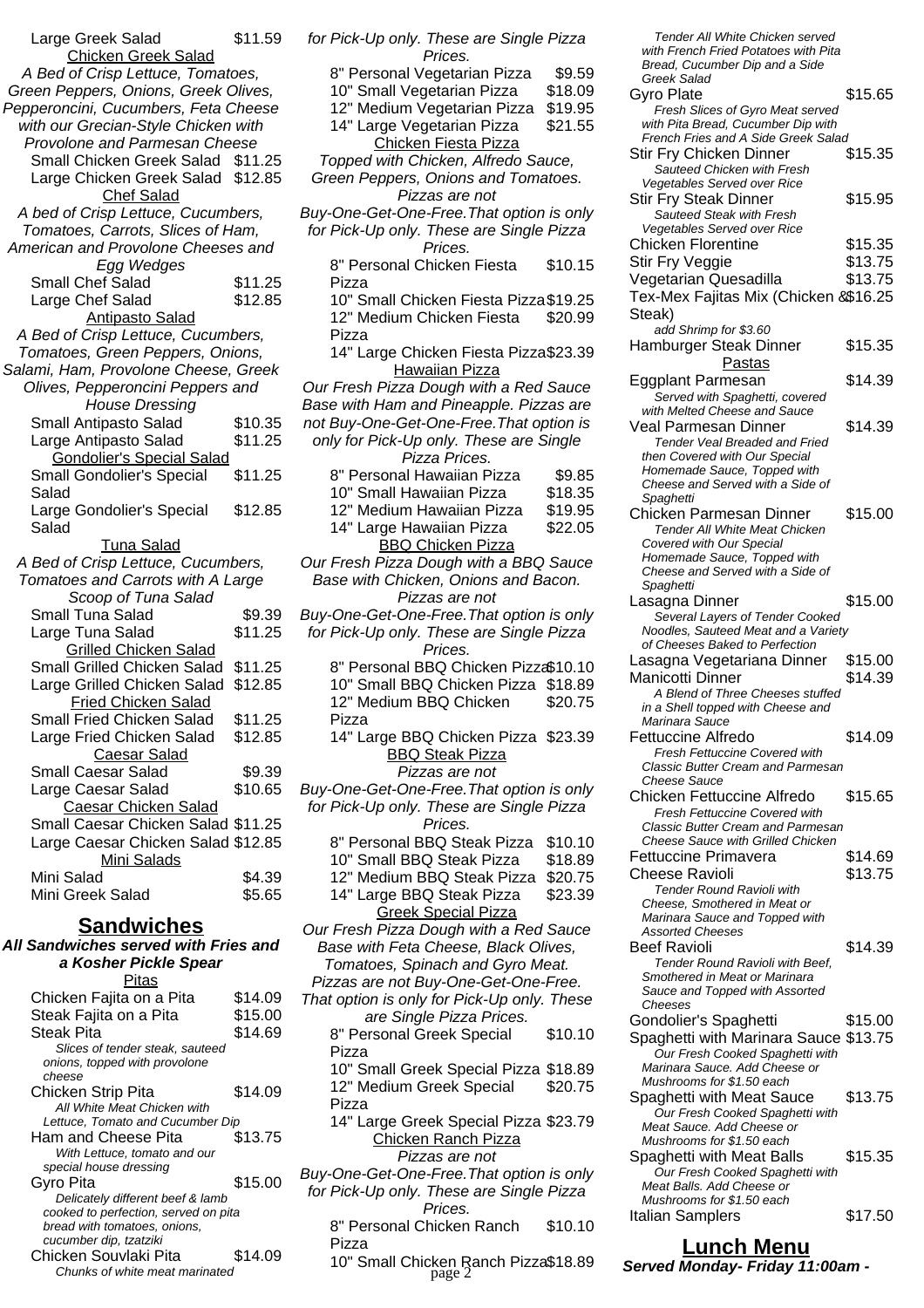and served on pita bread with tomatoes, green peppers, cucumber dip Subs/Sandwiches Chicken Parmesan Hoagie \$14.39 All White Meat Chicken with Marinara or Meat Sauce with Melted Provolone Cheese Veal Parmesan Hoagie \$14.39 Our Special CutDeep Fried Veal with Marinara or Meat Sauce with Melted Provolone Cheese Ham & Cheese Sub \$12.50 Italian Cheese Steak \$15.00 Slices of Tender Steak with Sauteed Onions served on a Hoagie Roll with Melted Provolone Cheese. Add Peppers or Mushrooms for \$0.90 each. Meatball Hoagie \$14.39 Homemade Meatballs, Meat Sauce and Sauteed Bell Peppers Served on A Hoagie Roll with Melted Provolone **Cheese** Submarine \$13.75 A Tasty Combination of Salami, Ham, Cheese, Lettuce, Tomato and Dressing on A Hoagie Roll Veggie Sub \$12.50 Green Peppers, Onions, Mushrooms, Black and Green Olives, Lightly Sauteed, Topped with Melted Provolone Cheese with Lettuce, Tomato and Dressing Four Cheese Sub \$12.50 American, Provolone, Mozzarella and Feta Cheese Melted on a Hoagie Roll Turkey and Cheese Sub \$13.75 Our Turkey and Cheese Hoagie Deluxe Sub \$14.09 Chicken Bacon Ranch **Sandwich** \$15.00 BLT \$12.85 BBQ Chicken Sub \$14.39 Buffalo Chicken Sub \$14.39 Chicken Wrap \$14.39 Melts Tuna Melt \$12.50 Tuna Salad Spread onHoagie Roll Topped with Melted Cheese, Lettuce, Tomato and Dressing Malibu Chicken Sandwich \$14.39 Our Grecian Style Chicken Grilled to Perfection then Topped with Ham, Melted Provolone Cheese, Lettuce, Tomato, Onion and Dressing Served on a Bun Chicken Melt \$14.39 Served on Toasted Rye Bread Topped with Grilled Onions, Green Peppers and Melted Cheese

#### **Burgers**

| Cheeseburger                              | \$14.39 |
|-------------------------------------------|---------|
| 1/3 Lb. Hand Pattied Burger with          |         |
| American Cheese and Your Choice           |         |
| of Toppings                               |         |
| Pizza Burger                              | \$14.69 |
| 1/3 Lb. Hand Pattied Burger with          |         |
| Marinara Sauce and Melted                 |         |
| Provolone Cheese                          |         |
| 1/3 lb. Patty Melt                        | \$14.39 |
| 1/3 Lb. Lean Ground Beef, Served          |         |
| on Toasted Rye Bread Topped with          |         |
| <b>Grilled Onions and American Cheese</b> |         |
| Bacon Cheeseburger                        | \$15.65 |
| Frisco Melt                               | \$14.39 |
| Hawaiian Burger                           | \$14.69 |
| 1/3 lb. Hamburger                         | \$13.75 |
| 1/3 Lb. Hand Pattied Burger with          |         |
| <b>Your Choice of Toppings</b>            |         |

| 12" Medium Chicken Ranch                                                                                           | \$20.75            |
|--------------------------------------------------------------------------------------------------------------------|--------------------|
| Pizza<br>14" Large Chicken Ranch Pizza\$23.75<br>Chicken Ranch and Bacon Plzza                                     |                    |
| Pizzas are not<br>Buy-One-Get-One-Free. That option is only<br>for Pick-Up only. These are Single Pizza<br>Prices. |                    |
| 8" Personal Personal Chicken \$10.39<br>Ranch and Bacon Pizza                                                      |                    |
| 10" Small Chicken Ranch and<br><b>Bacon Pizza</b>                                                                  | \$19.39            |
| 12" Medium Chicken Ranch<br>and Bacon Pizza                                                                        | \$20.99            |
| 14" Large Chicken Bacon and \$23.95<br>Ranch Plzza                                                                 |                    |
| <b>Meat Lover Pizza</b><br>Pizzas are not                                                                          |                    |
| Buy-One-Get-One-Free. That option is only<br>for Pick-Up only. These are Single Pizza<br>Prices.                   |                    |
| 8" Personal Meat Lover                                                                                             | \$10.39            |
| 10" Small Meat Lover Pizza                                                                                         | \$19.69<br>\$20.75 |
| 12" Medium Meat Lover Pizza<br>14" Large Meat Lover Pizza                                                          | \$24.19            |
| Fajita Pizza (Choice of Chicken or Steak)                                                                          |                    |
| Pizzas are not                                                                                                     |                    |
| Buy-One-Get-One-Free. That option is only<br>for Pick-Up only. These are Single Pizza<br>Prices.                   |                    |
| 8" Personal Fajita Pizza                                                                                           | \$9.85             |
| (Choice of Chicken or Steak)<br>10" Small Fajita Pizza (Choice                                                     | \$18.89            |
| of Chicken or Steak)<br>12" Medium Fajita Pizza                                                                    | \$20.75            |
| (Choice of Chicken or Steak)<br>14" LargeFajita Pizza (Choice                                                      |                    |
|                                                                                                                    | \$23.39            |
| of Chicken or Steak)<br><b>Philly Steak Pizza</b>                                                                  |                    |
| Pizzas are not<br>Buy-One-Get-One-Free. That option is only                                                        |                    |
| for Pick-Up only. These are Single Pizza<br>Prices.                                                                |                    |
| 8" Personal Philly Steak Pizza                                                                                     | \$10.39            |
| 10" Small Philly Steak Pizza                                                                                       | \$19.15            |
| 12" Medium Philly Steak Pizza \$20.75                                                                              | \$24.45            |
| 14" Large Philly Steak Pizza<br>Buffalo Pizza (Choice of Chicken or Steak)<br>Pizzas are not                       |                    |
| Buy-One-Get-One-Free. That option is only                                                                          |                    |
| for Pick-Up only. These are Single Pizza<br>Prices.                                                                |                    |
| 8" PersonalBuffalo Pizza                                                                                           | \$9.85             |
| (Choice of Chicken or Steak)<br>10" Small Buffalo Pizza (Choice\$18.69                                             |                    |
| of Chicken or Steak)<br>12" Medium Buffalo Pizza                                                                   | \$20.75            |
| (Choice of Chicken or Steak)<br>14" Large Buffalo Pizza (Choice\$23.39                                             |                    |
| of Chicken or Steak)<br><b>White Pizza</b>                                                                         |                    |
| Pizzas are not<br>Buy-One-Get-One-Free. That option is only<br>for Pick-Up only. These are Single Pizza            |                    |
| Prices.                                                                                                            |                    |
| 8" Personal White Pizza<br>10" Small White Pizza                                                                   | \$9.59             |
| 12" Medium White Pizza                                                                                             | \$14.89<br>\$17.00 |
| 14" Large White Pizza<br><b>Margarita White Pizza</b>                                                              | \$19.15            |

#### **3:30pm. Not available on the weekends.**

| Lunch Spaghetti with Marinara \$11.89 |         |
|---------------------------------------|---------|
| Sauce                                 |         |
| Lunch Spaghetti with Meat             | \$11.89 |
| Sauce                                 |         |
| Lunch Manicotti                       | \$11.89 |
| Lunch Chicken Parmesan                | \$12.19 |
| Lunch Veal Parmesan                   | \$11.89 |
| Lunch Chicken Burrito                 | \$12.19 |
| Lunch Steak Burrito                   | \$12.85 |
| Lunch Fettucine Alfredo               | \$11.89 |
| Lunch Fettucine Alfredo with          | \$12.85 |
| Chicken                               |         |
| Lunch Cheese Ravioli                  | \$11.25 |
| Lunch Eggplant Parmesan               | \$11.89 |
| Lunch Chicken Tex Mex                 | \$12.85 |
| Lunch Grecian Style Chicken           | \$12.85 |
| Lunch Veggie Stir Fry                 | \$11.25 |
| Lunch Chicken Souvlaki Plate          | \$12.85 |
|                                       |         |

### **Kids Menu**

| Kids Chicken Fingers w/Fries           | \$10.65 |
|----------------------------------------|---------|
| Kids Spaghetti with Marinara           | \$8.75  |
| Sauce                                  |         |
| Kids Spaghetti with Meat Balls \$10.65 |         |
| Kids Beef Ravioli                      | \$9.39  |
| Kids Cheese Ravioli                    | \$8.75  |
| Kids Fettuccine Alfredo                | \$9.39  |
| Kids Chicken Fettuccine Alfredo\$10.65 |         |
|                                        |         |

#### **Desserts**

| \$5.65 |
|--------|
| \$5.00 |
| \$5.65 |
|        |
| \$5.65 |
| \$7.39 |
| \$5.65 |
|        |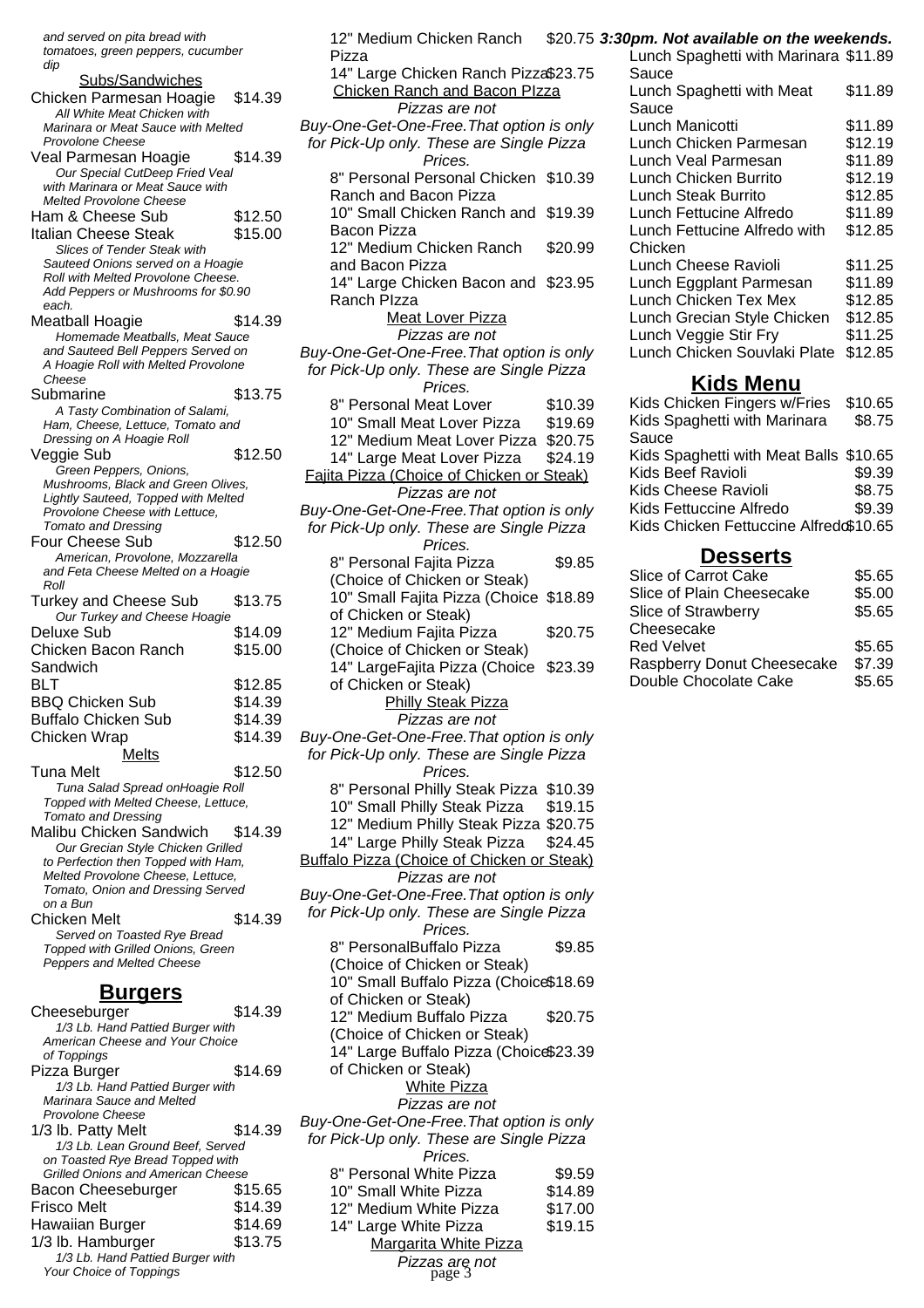| Double Cheeseburger<br>\$16.25<br>Double Bacon Cheeseburger \$16.89                  | Buy-One-Get-One-Free. That option is only<br>for Pick-Up only. These are Single Pizza<br>Prices.                                    |                    |
|--------------------------------------------------------------------------------------|-------------------------------------------------------------------------------------------------------------------------------------|--------------------|
|                                                                                      | 8" Personal Margarita White<br>Pizza                                                                                                | \$10.10            |
|                                                                                      | 10" Small Margarita White<br>Pizza                                                                                                  | \$15.45            |
|                                                                                      | 12" Medium Margarita White<br>Pizza                                                                                                 | \$17.55            |
|                                                                                      | 14" Large Margarita White<br>Pizza                                                                                                  | \$20.19            |
|                                                                                      | <b>Egg Plant White Pizza</b><br>Pizzas are not                                                                                      |                    |
|                                                                                      | Buy-One-Get-One-Free. That option is only<br>for Pick-Up only. These are Single Pizza<br>Prices.                                    |                    |
|                                                                                      | 8" Personal Egg Plant White<br>Pizza                                                                                                | \$10.10            |
|                                                                                      | 10" Small Egg Plant White<br>Pizza                                                                                                  | \$17.00            |
|                                                                                      | 12" Medium Egg Plant White<br>Pizza                                                                                                 | \$19.15            |
|                                                                                      | 14" Large Egg Plant White<br>Pizza                                                                                                  | \$22.39            |
|                                                                                      | <b>Alfredo Florentine White Pizza</b><br>Pizzas are not                                                                             |                    |
|                                                                                      | Buy-One-Get-One-Free. That option is only<br>for Pick-Up only. These are Single Pizza<br>Prices.                                    |                    |
|                                                                                      | 8" Personal Alfredo Florentine \$10.65<br>White Pizza                                                                               |                    |
|                                                                                      | 10" Small Alfredo Florentine<br><b>White Pizza</b>                                                                                  | \$19.69            |
|                                                                                      | 12" Medium Alfredo Florentine \$21.55<br><b>White Pizza</b>                                                                         |                    |
|                                                                                      | 14" Large Alfredo Florentine<br><b>White Pizza</b>                                                                                  | \$24.45            |
|                                                                                      | Spinach and Feta White Pizza<br>Pizzas are not                                                                                      |                    |
|                                                                                      | Buy-One-Get-One-Free. That option is only<br>for Pick-Up only. These are Single Pizza<br>Prices.                                    |                    |
|                                                                                      | 8" Personal Spinach and Feta \$10.10<br><b>White Pizza</b>                                                                          |                    |
|                                                                                      | 10" Small Spinach and Feta<br><b>White Pizza</b>                                                                                    | \$18.65            |
|                                                                                      | 12" Medium Spinach and Feta \$20.75<br><b>White Pizza</b>                                                                           |                    |
|                                                                                      | 14" Large Spinach and Feta<br>White Pizza                                                                                           | \$23.95            |
|                                                                                      | <b>Calzones</b>                                                                                                                     |                    |
| Our Calzones are Dough Stuffed with<br><b>Ricotta and Mozzarella Cheese with Our</b> |                                                                                                                                     |                    |
|                                                                                      | <b>Homemade Marinara Sauce</b><br><b>Build Your Own Calzone</b>                                                                     | \$13.85            |
|                                                                                      | Our Fresh Pizza Dough Stuffed<br>with Mozzarella Cheese and Ricotta<br>Cheese with Your Choice of                                   |                    |
|                                                                                      | Toppings<br><b>Cheese Calzone</b><br>Our Fresh Pizza Dough Stuffed<br>with Mozzarella Cheese and Ricotta                            | \$13.85            |
|                                                                                      | Cheese<br>Meatball Calzone                                                                                                          | \$14.39            |
|                                                                                      | 3 Meatballs and Bell Peppers<br>Vegetarian Calzone                                                                                  | \$13.75            |
|                                                                                      | Our Fresh Pizza Dough Stuffed<br>with Mozzarella Cheese with<br>Mushrooms, Black Olives, Green<br>Olives, Onions, Green Peppers and |                    |
|                                                                                      | Tomatoes<br><b>House Special Calzone</b>                                                                                            | \$15.00<br>\$14.69 |
|                                                                                      | Steak and Cheese w/Onions                                                                                                           |                    |